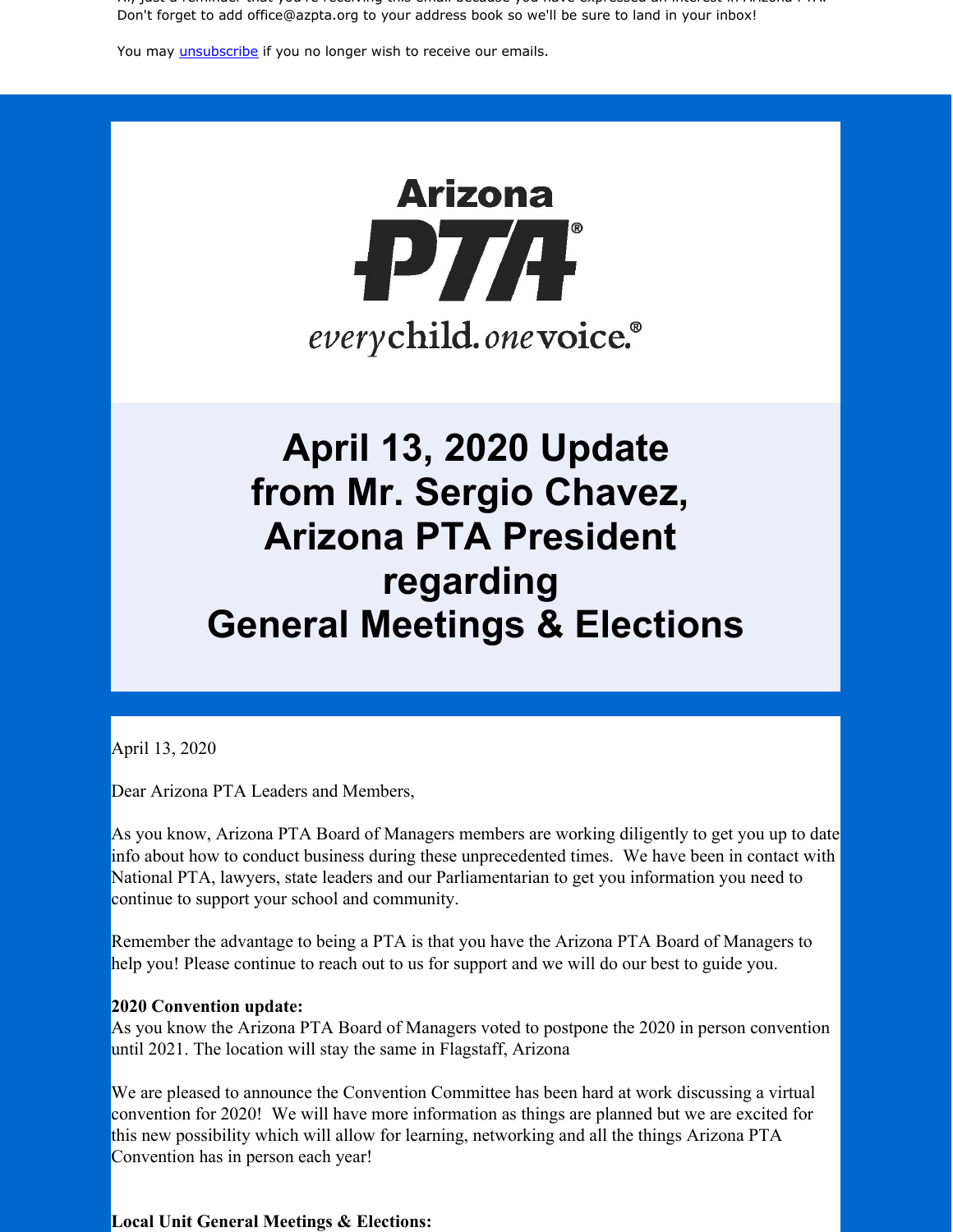The Arizona PTA Board of Managers voted to allow local unit PTAs to hold General Meetings virtually at this time.

### **We will be allowing local PTA units to hold elections but ONLY if the unit adheres to procedures set forth by Arizona PTA on our website - please read on and follow the link below to access this information on our website.**

#### **General Meetings - without elections:**

Arizona PTA is suspending the Arizona PTA Bylaws in order to allow local units to hold General Meetings virtually in an online platform of their choice.

#### *How should our PTA do this?*

The first step is to meet as an executive committee (EC) and set a meeting date for your General Meeting. Decide on agenda items NOT INCLUDING ELECTIONS such as budget, nominations, updates, teacher appreciation and fundraisers. Next you should let all of your members know at least 10 days in advance that you will be holding a meeting. Remember only members can speak and vote during meetings unless otherwise allowed by the Chair of the meeting.

Find an online platform that works for your board (zoom, go to meeting, google meetings, etc) and set the meeting date and time and issue an agenda. From there make sure all of your members are made aware and send the link only to members.

#### **Please note PTAs cannot hold a meeting on a platform such as Facebook live as it does not allow for questions or discussion from the floor. Also Facebook does not allow you to limit live videos to only your members which is needed for your general meetings.**

If you need assistance Arizona PTA is here to help! We have an online platform and are willing to work with you to help you navigate and even facilitate meetings as requested. If you are unsure of how to hold an online meeting or want guidance on procedure or would prefer Arizona PTA be in on your meeting for any reason please let us know and we will do our best to help you!

#### **Local Unit Elections:**

Arizona PTA will be allowing local units to hold their annual elections (as needed) online. In order to do this please follow the procedure outlined below. This information can be found on our website here.

#### **Local PTA units are NOT allowed to hold elections via any online meeting program at this time - elections MUST be proctored by Arizona PTA using the outlined procedures.**

Due to Arizona law and Parliamentary procedure as well as adherence to the Arizona PTA Local Unit Unified Bylaws and the Arizona PTA Bylaws, the only way to hold elections for a local unit is by following the procedure outlined on the link below.

We have made this as simple and user friendly as possible! As always, Arizona PTA is here to help so please contact us if you have questions or concerns on this process. We anticipate there will be special circumstances for some units but we are here to help!

**Local PTA Unit Elections Procedures are listed step by step on our website. Your unit MUST use this step by step procedure in order to have elections in the 2020 school year for your officers.**

Click HERE for the step by step guide to a holding local unit election